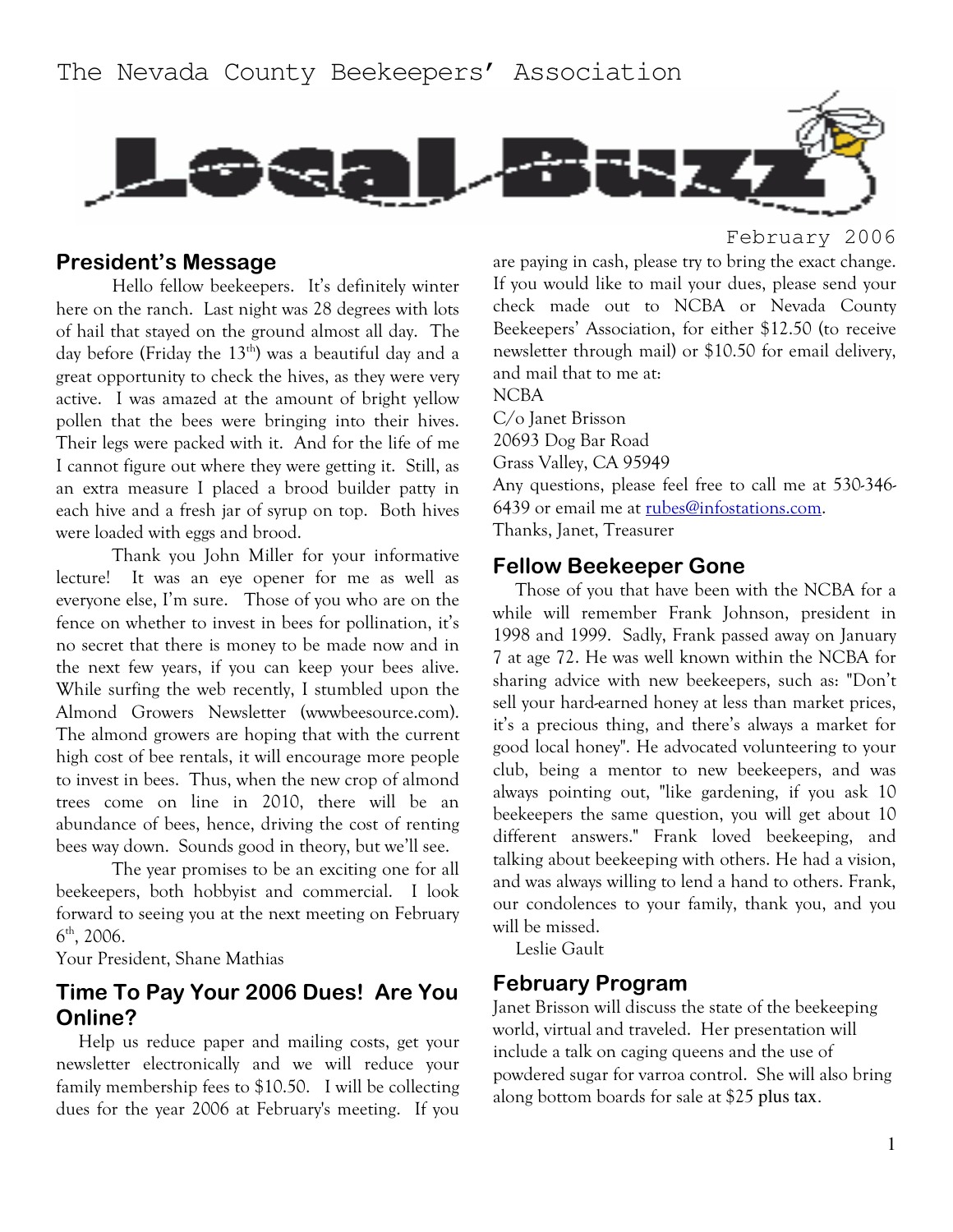# **Aster and Strawberry Plant Giveaway**

After the meeting Janet Brisson will offer aster and strawberry plants to members who wish to relocate transplants.

These asters grow up to 6' tall and are invasive with water and fall flat in the rain. I think they are deer proof, but not sure. Why should you have these asters? These are the last blooming flower before frost and a wonderful bee plant. The bees love these long sprays of small purple flowers with the bright yellow centers that go dark after pollination. Make sure you plant them where you want them (background plant, on fences, not close to walkways), you can't dig them up later, they return with a vengeance.

The strawberry plants are a tri-star variety that bears a medium-size, intensely sweet fruit from June to frost, talking off only when the temperature goes above 100 degrees.

I should have plenty of bags and will have them available after the meeting.

Thanks, Janet

## **Magic Formula to Make an Enemy Peaceful, Navajo**

Courtesy of Tynowyn Slattery Put your feet down with pollen. Put your hands down with pollen. Put your head down with pollen. Then your feet are pollen, Your hands are pollen, Your body is pollen, Your mind is pollen, Your voice is pollen, The trail is beautiful, Be still.

# **January Minutes**

President Shane Mathias opened with O&A. Randy showed new books and videos for our library. He brought pollen supplement made from brewers yeast, soy flour, sugar and pollen, mixed with water to make patties, which are placed in the center of the cluster of bees, between the supers.

Program: John Miller. There's lots of adulterated or 'honey blend in markets. Purity can be readily measured with spectroscopy. Producer \$1.40/lb honey is now down around \$0.78. On the other hand, almond prices quadrupled to \$1.70/lb, and bee pollination contracts only doubled \$80 to \$160. Now 2.6 million US bee colonies, only 4 million more, while almond acreage increased 26,000 acres, and almond research grants are twice bee grants. Amitraz 'Tactic, a miticide for ticks also used in US breaks down fast but is easily overdosed on bees. Oxalic acid research is ongoing in Europe.

Jack Meeks, sec

# **Bee Bits**

#### By Randy Oliver

Last month I expressed thanks to those members who help out with special tasks for the Association. It was abundantly clear last meeting that I neglected to mention Tina Mateo, who normally picks up the key to the Vet's Hall for our meetings. Thank you, Tina.

We've been busy stimulating our bees for almond pollination. Stephanie found a motorized paint stirrer at a garage sale, and I modified it to fit a 55-gallon drum. I fitted a 1" spigot to the bottom of the drum and mounted the whole assembly on a pallet to fit on the back of our bee truck. We can now buy sugar a thousand pounds at a time from the grocery (5 lb bags are cheapest!) and mix 200 lbs at a time into syrup quite quickly. Then off to the bee yards to fill the feeder jars. Mixing sugar syrup right now is actually cheaper than buying high fructose corn syrup in bulk.

Our colonies are gobbling up pollen supplement. We return each week to keep them constantly fed; once they're expanding the brood nest, you don't want them to run out of pollen. Most colonies are building up well, but we're really seeing that the ones that had mite problems in Fall just aren't cutting it. I've fed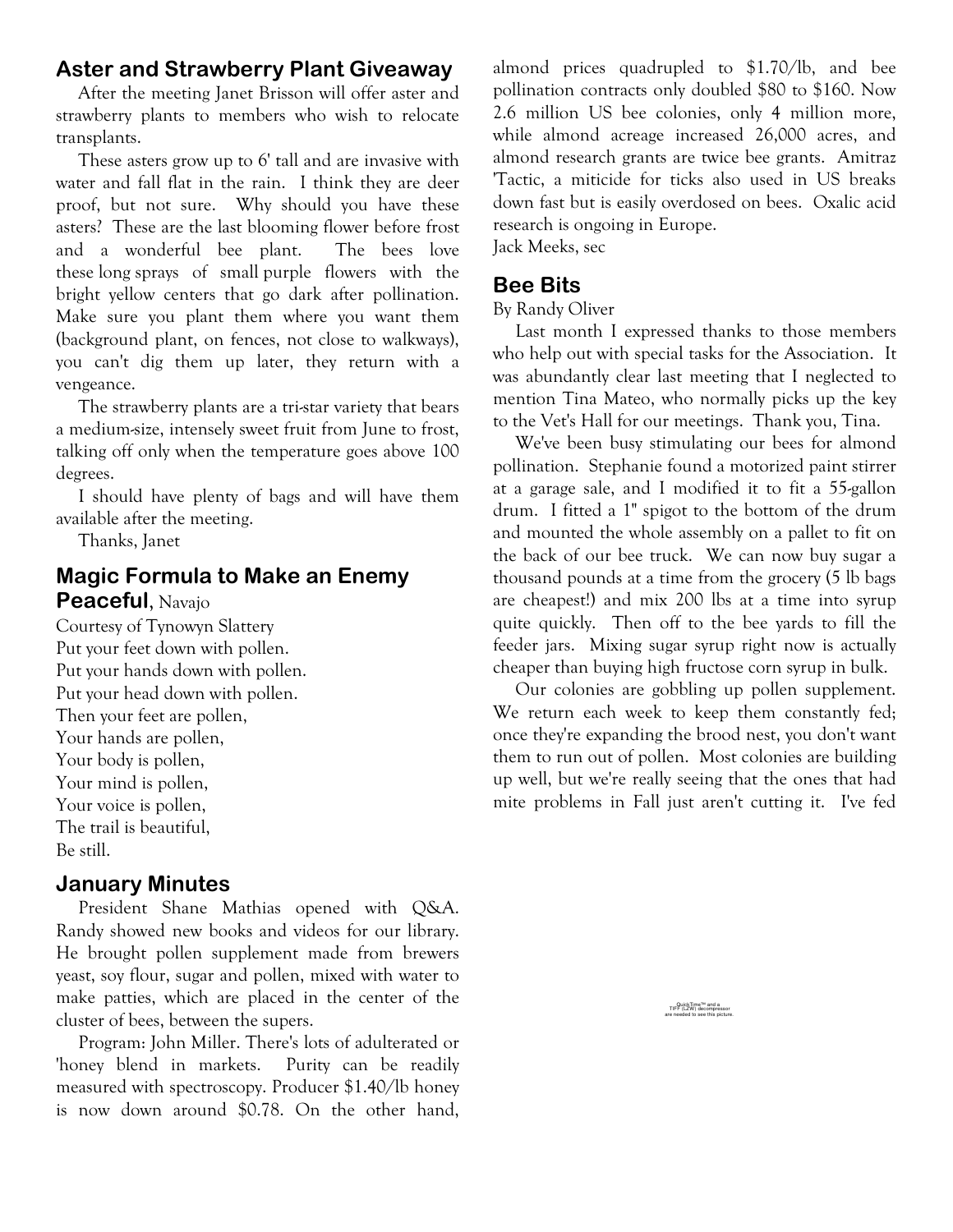bees before, but never to this extent, since our colonies usually come back fat and strong fror Nevada in the fall. I'm very curious to see how cost effective the feeding is.

On the Varroa front, the thymol-based product, Apiguard(www.vitaeurope.com/products/apiguard.ht m), has been approved by the EPA, and now it's up to the individual states to register it. Dadant will be distributing it. Apiguard has shown 90-95% efficiency in killing Varroa when used above 60°F, and also kills tracheal mite and chalkbrood! This product could -complete an IPM strategy of "organic" Varroa control that is, resistant bees, oxalic acid in December, Spring/Summer control by drone brood removal, oxalic, Sucrocide, and/or powdered sugar, and Apiguard on August 15th. There will no longer be any reason for the diligent beekeeper to lose colonies to Varroa, without the use of synthetic chemicals!

By the way, the August 15th date is starting to look like the critical date for getting Varroa numbers way down. Computer modeling with the Varroapop program (ABJ Aug. 2005) indicates that this treatment is far more important than any other treatment, at any other time! Refer to the attached graphs. Waiting until early September (as we've been doing) is not nearly as effective. As with so many other things in beekeeping, timing is everything!

I've pulled an image (from Speedy Bee) of a pallet of Australian package bees being unloaded at the airport. One Durhan beekeeper purchased 3,200 4pound packages this year at almost \$100 a package. For the mathematically challenged, that order was worth about \$300,000! This scale of importation is a little scary for some of us-there's always a risk of transmitting new diseases or pests when bees are shipped between continents.

Thanks to John Miller for being our speaker last month. For those of you interested in seeing the grapl of projected pollination needs of the almond industry, go to

#### http://almondboard.files.cmsplus.com/PDFs/Heintz%20- %20ABC%20Research%20Review.pdf.

## **Thank You**

I wish to offer a sincere word of thanks to Carl Ubis for coming to my home and helping me right my beehive. I am most grateful for his help. I learned that placing hives on wooden pallets is not a good idea, over time they rot.

Bonnie Bagwell

# Sacramento Beekeeping Supplies

- Complete line of all beekeeping supplies
- Candle making supplies (molds, wicks, dyes, scents)
- Glycerine soap making supplies (soap base, molds, scents, and dyes)
- Honeycomb sheets for rolling candles (50 colors and in smooth)
- Beeswax and paraffin, special container candle wax

Gifts, books, ready made candles 2110 X Street, Sacramento, CA 95818 **(916) 451 – 2337** fax (916) 451 – 7008 email:sacbeek@cwnet.com Open Tuesday through Saturday 9:30 – 5:30 MAIL ORDERS RECEIVE QUICK SERVICE



QuickTime™ and a TIFF (LZW) decompressor are needed to see this picture.